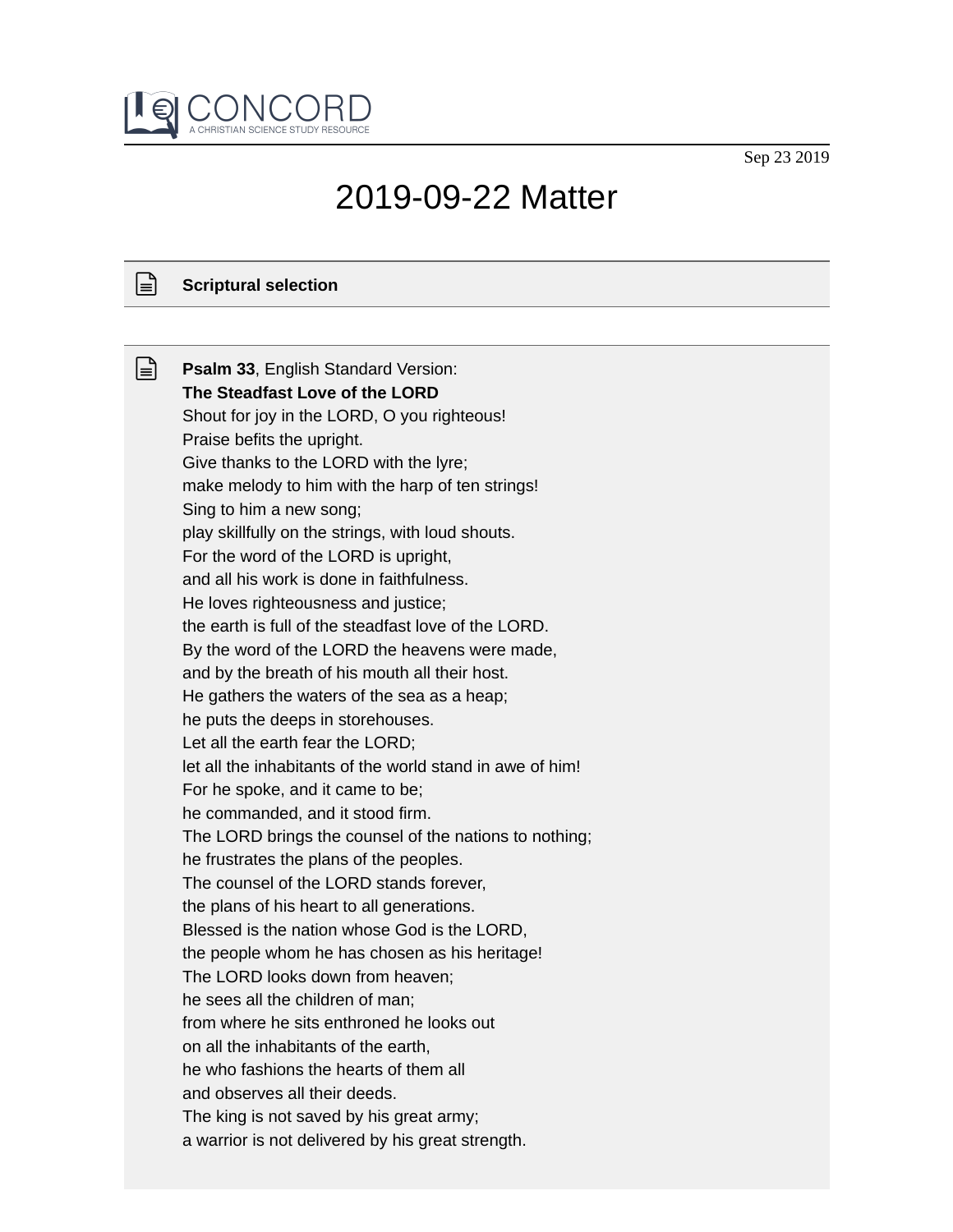The war horse is a false hope for salvation, and by its great might it cannot rescue. Behold, the eye of the LORD is on those who fear him, on those who hope in his steadfast love, that he may deliver their soul from death and keep them alive in famine. Our soul waits for the LORD; he is our help and our shield. For our heart is glad in him, because we trust in his holy name. Let your steadfast love, O LORD, be upon us, even as we hope in you.

## **Benediction**

**Phil. 4:7,9**; English Standard Version: And the peace of God, which surpasses all understanding, will guard your hearts and your minds in Christ Jesus. What you have learned and received and heard and seen in [him], practice these things: and the God of peace will be with you.

| <b>Hymns</b> |
|--------------|
|              |

 $\equiv$ 

#### **1. Hymn. 513**

It matters not what be thy lot, So Love doth guide; For storm or shine, pure peace is thine, Whate'er betide.

And of these stones, or tyrants' thrones, God able is To raise up seed—in thought and deed— To faithful His.

Aye, darkling sense, arise, go hence! Our God is good. False fears are foes—truth tatters those, When understood.

Love looseth thee, and lifteth me, Ayont hate's thrall: There Life is light, and wisdom might, And God is All.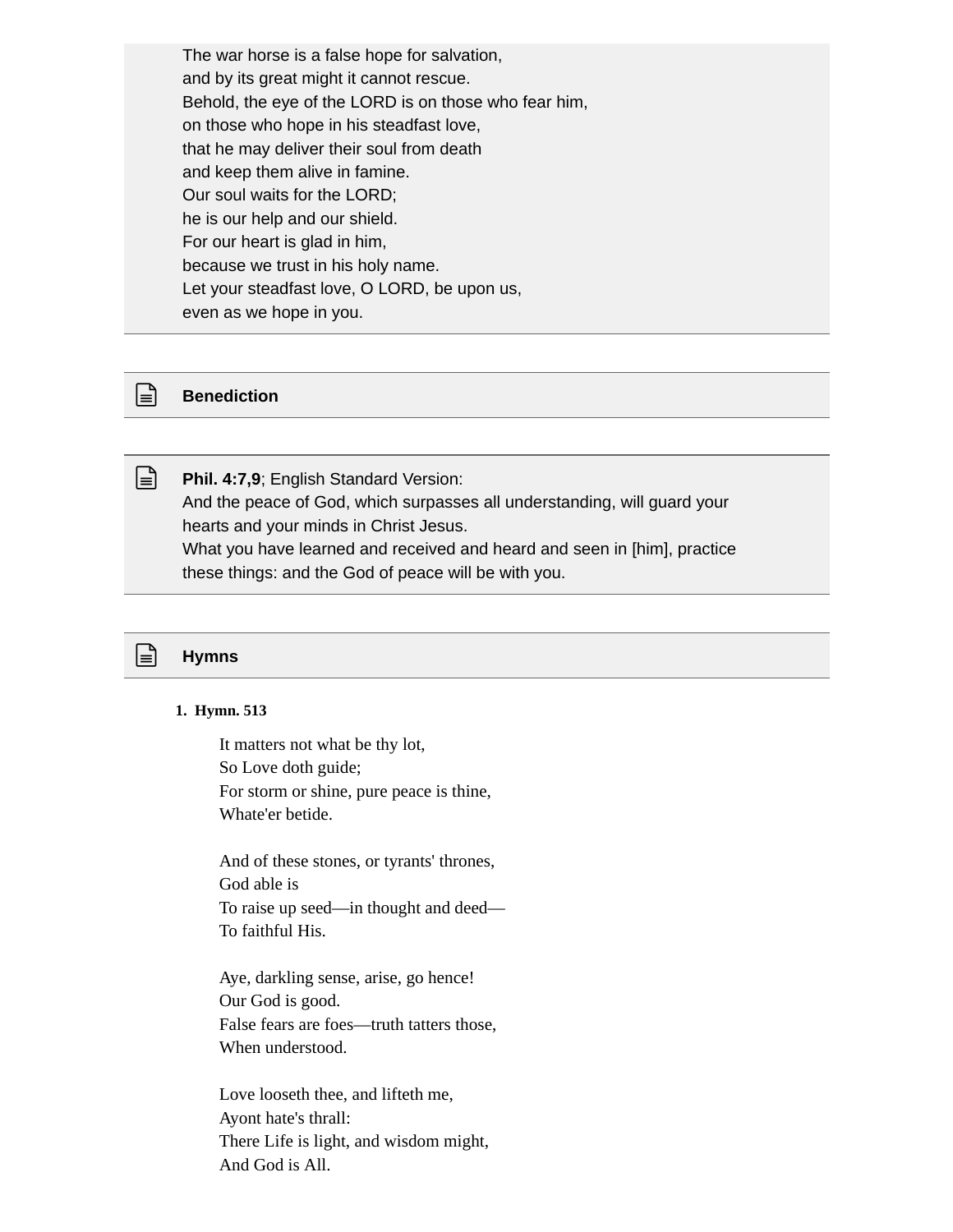The centuries break, the earth-bound wake, God's glorified! Who doth His will—His likeness still— Is satisfied.

#### **2. Hymn. 437**

All my hope on God is founded; Day by day my trust is new. Through the trials of life He guides me, Only good and only true. God alone, dearly known, Calls my heart to be His own.

Earthly treasures, pride and glory, Human power and worldly trust, Though with care and toil are builded, In the end will fall to dust. But God's power, hour by hour, Is my temple and my tower.

Daily does th'almighty Giver Bounteous gifts on us bestow. Love's desire our soul delighteth, Joy attends us where we go. Blessings stand at God's hand, Healing flows at Love's command.

Now from man to God eternal Endless thanks and praise be sung. Hearts made new are anthems raising Through the love of Christ, His Son. Hear God's call, one and all, We who follow shall not fall.

### **3. Hymn. 77**

God is my strong salvation; What foe have I to fear? In darkness and temptation, My light, my help is near: Though hosts encamp around me, Firm in the fight I stand; What terror can confound me, With God at my right hand?

Place on the Lord reliance; My heart, with courage wait; His truth be thine affiance,